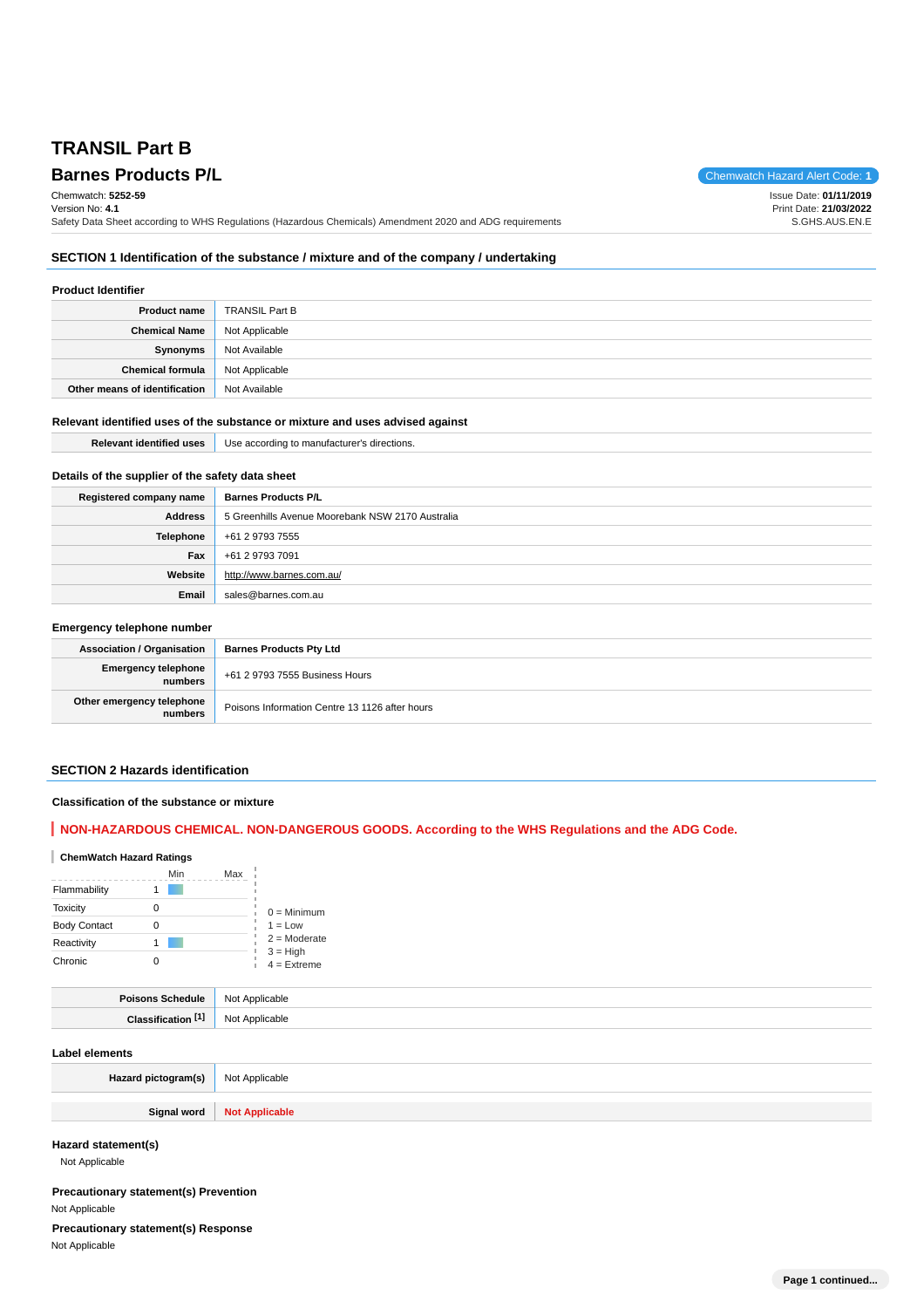# **Precautionary statement(s) Storage**

#### Not Applicable

**Precautionary statement(s) Disposal**

# Not Applicable

# **SECTION 3 Composition / information on ingredients**

#### **Substances**

See section below for composition of Mixtures

#### **Mixtures**

| <b>CAS No</b> | %[weight]                                                                                                                                                                                      | Name                                                      |
|---------------|------------------------------------------------------------------------------------------------------------------------------------------------------------------------------------------------|-----------------------------------------------------------|
| Not Available | Not Spec                                                                                                                                                                                       | modified polydimethylsiloxane                             |
| 234112-62-0   | < 0.3                                                                                                                                                                                          | 1,5-cyclooctadienylbis[4-(trimethylsilyl)phenyl] platinum |
| 94442-22-5    | < 0.2                                                                                                                                                                                          | methylcyclopentadienyl(trimethyl)platinum                 |
| Legend:       | 1. Classified by Chemwatch; 2. Classification drawn from HCIS; 3. Classification drawn from Requlation (EU) No 1272/2008 - Annex VI; 4.<br>Classification drawn from C&L * EU IOELVs available |                                                           |

# **SECTION 4 First aid measures**

#### **Description of first aid measures**

| <b>Eye Contact</b>  | If this product comes in contact with the eyes:<br>• Wash out immediately with fresh running water.<br>Ensure complete irrigation of the eye by keeping eyelids apart and away from eye and moving the eyelids by occasionally lifting the upper<br>and lower lids.<br>Seek medical attention without delay; if pain persists or recurs seek medical attention.<br>▶ Removal of contact lenses after an eye injury should only be undertaken by skilled personnel.                               |
|---------------------|--------------------------------------------------------------------------------------------------------------------------------------------------------------------------------------------------------------------------------------------------------------------------------------------------------------------------------------------------------------------------------------------------------------------------------------------------------------------------------------------------|
| <b>Skin Contact</b> | If skin contact occurs:<br>Immediately remove all contaminated clothing, including footwear.<br>Flush skin and hair with running water (and soap if available).<br>Seek medical attention in event of irritation.                                                                                                                                                                                                                                                                                |
| Inhalation          | If fumes or combustion products are inhaled remove from contaminated area.<br>Lay patient down. Keep warm and rested.<br>▶ Prostheses such as false teeth, which may block airway, should be removed, where possible, prior to initiating first aid procedures.<br>Apply artificial respiration if not breathing, preferably with a demand valve resuscitator, bag-valve mask device, or pocket mask as trained.<br>Perform CPR if necessary.<br>Transport to hospital, or doctor.               |
| Ingestion           | If swallowed do <b>NOT</b> induce vomiting.<br>If vomiting occurs, lean patient forward or place on left side (head-down position, if possible) to maintain open airway and prevent aspiration.<br>• Observe the patient carefully.<br>▶ Never give liquid to a person showing signs of being sleepy or with reduced awareness; i.e. becoming unconscious.<br>Give water to rinse out mouth, then provide liquid slowly and as much as casualty can comfortably drink.<br>▶ Seek medical advice. |

#### **Indication of any immediate medical attention and special treatment needed**

Treat symptomatically.

# **SECTION 5 Firefighting measures**

# **Extinguishing media**

- Foam.
- ▶ Dry chemical powder.
- ▶ BCF (where regulations permit).
- ▶ Carbon dioxide.
- ► Water spray or fog Large fires only.

#### **Special hazards arising from the substrate or mixture**

| <b>Fire Incompatibility</b>  | Avoid contamination with oxidising agents i.e. nitrates, oxidising acids, chlorine bleaches, pool chlorine etc. as ignition may result                                                                                                                                                                                                                                                                                                                                                                                                |  |  |
|------------------------------|---------------------------------------------------------------------------------------------------------------------------------------------------------------------------------------------------------------------------------------------------------------------------------------------------------------------------------------------------------------------------------------------------------------------------------------------------------------------------------------------------------------------------------------|--|--|
| Advice for firefighters      |                                                                                                                                                                                                                                                                                                                                                                                                                                                                                                                                       |  |  |
| <b>Fire Fighting</b>         | Alert Fire Brigade and tell them location and nature of hazard.<br>▶ Wear breathing apparatus plus protective gloves.<br>▶ Prevent, by any means available, spillage from entering drains or water course.<br>► Use water delivered as a fine spray to control fire and cool adjacent area.<br>Avoid spraying water onto liquid pools.<br>Do not approach containers suspected to be hot.<br>▶ Cool fire exposed containers with water spray from a protected location.                                                               |  |  |
| <b>Fire/Explosion Hazard</b> | ► High temperature decomposition products include silicon dioxide, small amounts of formaldehyde, formic acid, acetic acid and traces of<br>silicon polymers.<br>These gases may ignite and, depending on circumstances, may cause the resin/polymer to ignite.<br>An outer skin of silica may also form. Extinguishing of fire, beneath the skin, may be difficult.<br>Combustible.<br>Slight fire hazard when exposed to heat or flame.<br>► Heating may cause expansion or decomposition leading to violent rupture of containers. |  |  |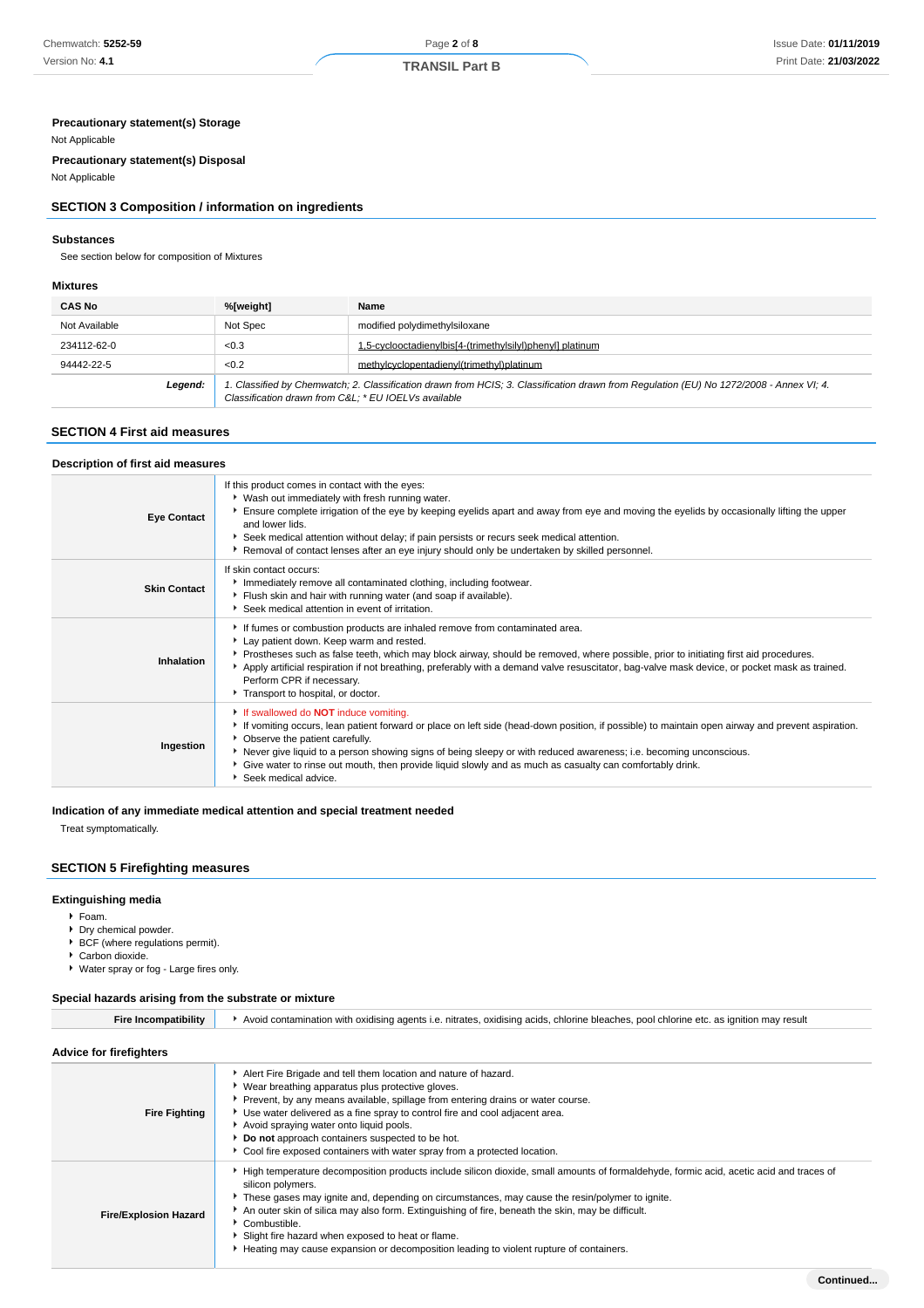|                | • On combustion, may emit toxic fumes of carbon monoxide (CO).<br>May emit acrid smoke.<br>• Mists containing combustible materials may be explosive.<br>Combustion products include:<br>carbon dioxide (CO2)<br>silicon dioxide (SiO2)<br>other pyrolysis products typical of burning organic material. |
|----------------|----------------------------------------------------------------------------------------------------------------------------------------------------------------------------------------------------------------------------------------------------------------------------------------------------------|
| <b>HAZCHEM</b> | Not Applicable                                                                                                                                                                                                                                                                                           |

# **SECTION 6 Accidental release measures**

#### **Personal precautions, protective equipment and emergency procedures**

See section 8

# **Environmental precautions**

See section 12

#### **Methods and material for containment and cleaning up**

| <b>Minor Spills</b> | Slippery when spilt.<br>Remove all ignition sources.<br>Clean up all spills immediately.<br>Avoid breathing vapours and contact with skin and eyes.<br>Control personal contact with the substance, by using protective equipment.<br>Contain and absorb spill with sand, earth, inert material or vermiculite.<br>▶ Wipe up.<br>Place in a suitable, labelled container for waste disposal.                                                                                                                                                                                                                                                                                 |
|---------------------|------------------------------------------------------------------------------------------------------------------------------------------------------------------------------------------------------------------------------------------------------------------------------------------------------------------------------------------------------------------------------------------------------------------------------------------------------------------------------------------------------------------------------------------------------------------------------------------------------------------------------------------------------------------------------|
| <b>Major Spills</b> | Silicone fluids, even in small quantities, may present a slip hazard.<br>It may be necessary to rope off area and place warning signs around perimeter.<br>• Clean up area from spill, with suitable absorbant, as soon as practically possible.<br>Final cleaning may require use of steam, solvents or detergents.<br>Moderate hazard.<br>Clear area of personnel and move upwind.<br>Alert Fire Brigade and tell them location and nature of hazard.<br>▶ Wear breathing apparatus plus protective gloves.<br>▶ Prevent, by any means available, spillage from entering drains or water course.<br>No smoking, naked lights or ignition sources.<br>Increase ventilation. |

Personal Protective Equipment advice is contained in Section 8 of the SDS.

# **SECTION 7 Handling and storage**

| Precautions for safe handling |                                                                                                                                                                                                                                                                                                                                                                                                                                             |
|-------------------------------|---------------------------------------------------------------------------------------------------------------------------------------------------------------------------------------------------------------------------------------------------------------------------------------------------------------------------------------------------------------------------------------------------------------------------------------------|
| Safe handling                 | DO NOT allow clothing wet with material to stay in contact with skin<br>Avoid all personal contact, including inhalation.<br>▶ Wear protective clothing when risk of exposure occurs.<br>Use in a well-ventilated area.<br>Prevent concentration in hollows and sumps.<br>DO NOT enter confined spaces until atmosphere has been checked.<br>Avoid smoking, naked lights or ignition sources.<br>Avoid contact with incompatible materials. |
| Other information             | Protect from light.<br>Store in original containers.<br>Keep containers securely sealed.<br>No smoking, naked lights or ignition sources.<br>Store in a cool, dry, well-ventilated area.<br>Store away from incompatible materials and foodstuff containers.<br>• Protect containers against physical damage and check regularly for leaks.<br>• Observe manufacturer's storage and handling recommendations contained within this SDS.     |

#### **Conditions for safe storage, including any incompatibilities**

| Suitable container      | Metal can or drum<br>Packaging as recommended by manufacturer.<br>Check all containers are clearly labelled and free from leaks.                                                                                                                                                  |
|-------------------------|-----------------------------------------------------------------------------------------------------------------------------------------------------------------------------------------------------------------------------------------------------------------------------------|
| Storage incompatibility | Traces of benzene, a carcinogen, may form when silicones are heated in air above 230 degrees C. Concentrated acids and bases cause<br>degradation of polymer. Boiling water may soften and weaken material.<br>Avoid strong acids, bases.<br>Avoid reaction with oxidising agents |

# **SECTION 8 Exposure controls / personal protection**

#### **Control parameters**

**Occupational Exposure Limits (OEL)**

**INGREDIENT DATA**

Not Available

**Emergency Limits**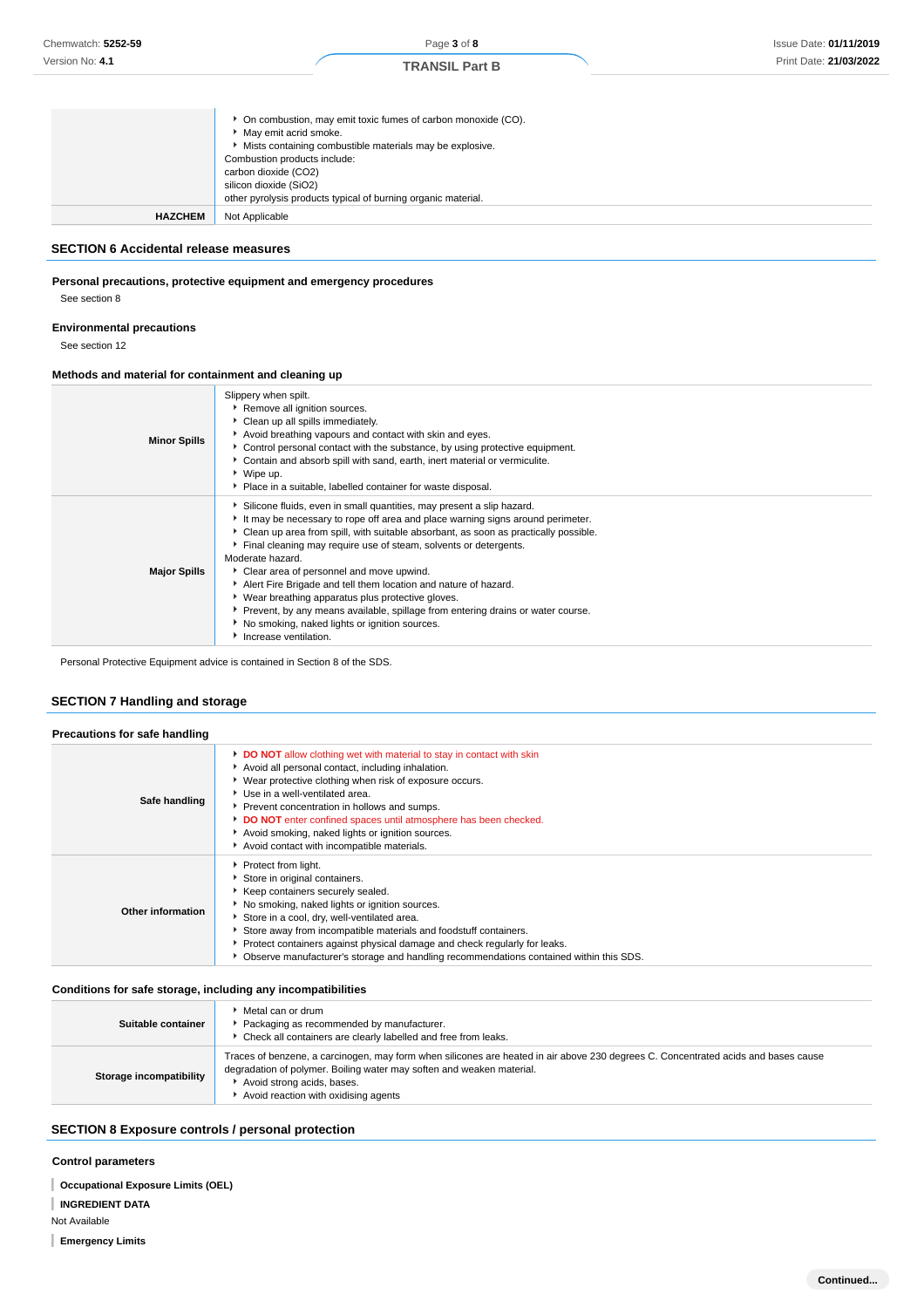| Ingredient                                                    | TEEL-1                                                                                                                                                                                                                                                                                                                                                                                                                                                                                                                                                                                                                                                                                                                                                                                                                                                                                                                                                                                                                                                                                         |                                                                                                                                                                                                                                                                                                                                                                                                                                                                                                                                                                                                                                                                                              | TEEL-2        |                                          | TEEL-3                                                                                                                                                                                                                                                                  |  |
|---------------------------------------------------------------|------------------------------------------------------------------------------------------------------------------------------------------------------------------------------------------------------------------------------------------------------------------------------------------------------------------------------------------------------------------------------------------------------------------------------------------------------------------------------------------------------------------------------------------------------------------------------------------------------------------------------------------------------------------------------------------------------------------------------------------------------------------------------------------------------------------------------------------------------------------------------------------------------------------------------------------------------------------------------------------------------------------------------------------------------------------------------------------------|----------------------------------------------------------------------------------------------------------------------------------------------------------------------------------------------------------------------------------------------------------------------------------------------------------------------------------------------------------------------------------------------------------------------------------------------------------------------------------------------------------------------------------------------------------------------------------------------------------------------------------------------------------------------------------------------|---------------|------------------------------------------|-------------------------------------------------------------------------------------------------------------------------------------------------------------------------------------------------------------------------------------------------------------------------|--|
| <b>TRANSIL Part B</b>                                         | Not Available                                                                                                                                                                                                                                                                                                                                                                                                                                                                                                                                                                                                                                                                                                                                                                                                                                                                                                                                                                                                                                                                                  |                                                                                                                                                                                                                                                                                                                                                                                                                                                                                                                                                                                                                                                                                              | Not Available |                                          | Not Available                                                                                                                                                                                                                                                           |  |
| Ingredient                                                    |                                                                                                                                                                                                                                                                                                                                                                                                                                                                                                                                                                                                                                                                                                                                                                                                                                                                                                                                                                                                                                                                                                | <b>Original IDLH</b>                                                                                                                                                                                                                                                                                                                                                                                                                                                                                                                                                                                                                                                                         |               | <b>Revised IDLH</b>                      |                                                                                                                                                                                                                                                                         |  |
| 1,5-cyclooctadienylbis[4-<br>(trimethylsilyl)phenyl] platinum |                                                                                                                                                                                                                                                                                                                                                                                                                                                                                                                                                                                                                                                                                                                                                                                                                                                                                                                                                                                                                                                                                                | Not Available<br>Not Available                                                                                                                                                                                                                                                                                                                                                                                                                                                                                                                                                                                                                                                               |               |                                          |                                                                                                                                                                                                                                                                         |  |
| methylcyclopentadienyl(trimethyl)platinum                     |                                                                                                                                                                                                                                                                                                                                                                                                                                                                                                                                                                                                                                                                                                                                                                                                                                                                                                                                                                                                                                                                                                | Not Available                                                                                                                                                                                                                                                                                                                                                                                                                                                                                                                                                                                                                                                                                |               | Not Available                            |                                                                                                                                                                                                                                                                         |  |
| <b>Occupational Exposure Banding</b>                          |                                                                                                                                                                                                                                                                                                                                                                                                                                                                                                                                                                                                                                                                                                                                                                                                                                                                                                                                                                                                                                                                                                |                                                                                                                                                                                                                                                                                                                                                                                                                                                                                                                                                                                                                                                                                              |               |                                          |                                                                                                                                                                                                                                                                         |  |
| Ingredient                                                    |                                                                                                                                                                                                                                                                                                                                                                                                                                                                                                                                                                                                                                                                                                                                                                                                                                                                                                                                                                                                                                                                                                | <b>Occupational Exposure Band Rating</b>                                                                                                                                                                                                                                                                                                                                                                                                                                                                                                                                                                                                                                                     |               | <b>Occupational Exposure Band Limit</b>  |                                                                                                                                                                                                                                                                         |  |
| 1,5-cyclooctadienylbis[4-<br>(trimethylsilyl)phenyl] platinum |                                                                                                                                                                                                                                                                                                                                                                                                                                                                                                                                                                                                                                                                                                                                                                                                                                                                                                                                                                                                                                                                                                | D                                                                                                                                                                                                                                                                                                                                                                                                                                                                                                                                                                                                                                                                                            |               | $> 0.01$ to $\leq 0.1$ mg/m <sup>3</sup> |                                                                                                                                                                                                                                                                         |  |
| methylcyclopentadienyl(trimethyl)platinum                     |                                                                                                                                                                                                                                                                                                                                                                                                                                                                                                                                                                                                                                                                                                                                                                                                                                                                                                                                                                                                                                                                                                | D                                                                                                                                                                                                                                                                                                                                                                                                                                                                                                                                                                                                                                                                                            |               | $> 0.01$ to $\leq 0.1$ mg/m <sup>3</sup> |                                                                                                                                                                                                                                                                         |  |
| Notes:                                                        |                                                                                                                                                                                                                                                                                                                                                                                                                                                                                                                                                                                                                                                                                                                                                                                                                                                                                                                                                                                                                                                                                                | corresponds to a range of exposure concentrations that are expected to protect worker health.                                                                                                                                                                                                                                                                                                                                                                                                                                                                                                                                                                                                |               |                                          | Occupational exposure banding is a process of assigning chemicals into specific categories or bands based on a chemical's potency<br>and the adverse health outcomes associated with exposure. The output of this process is an occupational exposure band (OEB), which |  |
| <b>Exposure controls</b>                                      |                                                                                                                                                                                                                                                                                                                                                                                                                                                                                                                                                                                                                                                                                                                                                                                                                                                                                                                                                                                                                                                                                                |                                                                                                                                                                                                                                                                                                                                                                                                                                                                                                                                                                                                                                                                                              |               |                                          |                                                                                                                                                                                                                                                                         |  |
| Appropriate engineering<br>controls                           | Engineering controls are used to remove a hazard or place a barrier between the worker and the hazard. Well-designed engineering controls can<br>be highly effective in protecting workers and will typically be independent of worker interactions to provide this high level of protection.<br>The basic types of engineering controls are:<br>Process controls which involve changing the way a job activity or process is done to reduce the risk.<br>Enclosure and/or isolation of emission source which keeps a selected hazard "physically" away from the worker and ventilation that strategically<br>"adds" and "removes" air in the work environment. Ventilation can remove or dilute an air contaminant if designed properly. The design of a<br>ventilation system must match the particular process and chemical or contaminant in use.<br>Employers may need to use multiple types of controls to prevent employee overexposure.<br>Refer also to protective measures for the other component used with the product. Read both SDS before using; store and attach SDS together. |                                                                                                                                                                                                                                                                                                                                                                                                                                                                                                                                                                                                                                                                                              |               |                                          |                                                                                                                                                                                                                                                                         |  |
| <b>Personal protection</b>                                    |                                                                                                                                                                                                                                                                                                                                                                                                                                                                                                                                                                                                                                                                                                                                                                                                                                                                                                                                                                                                                                                                                                |                                                                                                                                                                                                                                                                                                                                                                                                                                                                                                                                                                                                                                                                                              |               |                                          |                                                                                                                                                                                                                                                                         |  |
| Eye and face protection                                       |                                                                                                                                                                                                                                                                                                                                                                                                                                                                                                                                                                                                                                                                                                                                                                                                                                                                                                                                                                                                                                                                                                | Safety glasses with side shields.<br>Chemical goggles.<br>Contact lenses may pose a special hazard; soft contact lenses may absorb and concentrate irritants. A written policy document, describing<br>the wearing of lenses or restrictions on use, should be created for each workplace or task. This should include a review of lens absorption<br>and adsorption for the class of chemicals in use and an account of injury experience. Medical and first-aid personnel should be trained in<br>their removal and suitable equipment should be readily available. In the event of chemical exposure, begin eye irrigation immediately and<br>remove contact lens as soon as practicable. |               |                                          |                                                                                                                                                                                                                                                                         |  |
| <b>Skin protection</b>                                        |                                                                                                                                                                                                                                                                                                                                                                                                                                                                                                                                                                                                                                                                                                                                                                                                                                                                                                                                                                                                                                                                                                | See Hand protection below                                                                                                                                                                                                                                                                                                                                                                                                                                                                                                                                                                                                                                                                    |               |                                          |                                                                                                                                                                                                                                                                         |  |
| Hands/feet protection                                         | * Wear chemical protective gloves, e.g. PVC.<br>▶ Wear safety footwear or safety gumboots, e.g. Rubber<br>The selection of suitable gloves does not only depend on the material, but also on further marks of quality which vary from manufacturer to<br>manufacturer. Where the chemical is a preparation of several substances, the resistance of the glove material can not be calculated in advance<br>and has therefore to be checked prior to the application.<br>The exact break through time for substances has to be obtained from the manufacturer of the protective gloves and has to be observed when<br>making a final choice.                                                                                                                                                                                                                                                                                                                                                                                                                                                    |                                                                                                                                                                                                                                                                                                                                                                                                                                                                                                                                                                                                                                                                                              |               |                                          |                                                                                                                                                                                                                                                                         |  |

Personal hygiene is a key element of effective hand care. Gloves must only be worn on clean hands. After using gloves, hands should be washed and dried thoroughly. Application of a non-perfumed moisturiser is recommended.

| <b>Body protection</b> | See Other protection below                                                                 |
|------------------------|--------------------------------------------------------------------------------------------|
| Other protection       | • Overalls.<br>P.V.C apron.<br>Barrier cream.<br>Skin cleansing cream.<br>▶ Eye wash unit. |

# **SECTION 9 Physical and chemical properties**

# **Information on basic physical and chemical properties**

| Appearance                                        | Colourless odourless liquid; does not mix with water. |                                                   |                |
|---------------------------------------------------|-------------------------------------------------------|---------------------------------------------------|----------------|
|                                                   |                                                       |                                                   |                |
| <b>Physical state</b>                             | Liquid                                                | Relative density (Water = $1$ )                   | $-0.97$        |
| Odour                                             | Not Available                                         | <b>Partition coefficient n-octanol</b><br>/ water | Not Available  |
| <b>Odour threshold</b>                            | Not Available                                         | Auto-ignition temperature (°C)                    | Not Available  |
| pH (as supplied)                                  | Not Applicable                                        | <b>Decomposition temperature</b>                  | Not Available  |
| Melting point / freezing point<br>(°C)            | Not Available                                         | Viscosity (cSt)                                   | Not Available  |
| Initial boiling point and boiling<br>range $(°C)$ | Not Available                                         | Molecular weight (g/mol)                          | Not Applicable |
| Flash point (°C)                                  | >100                                                  | <b>Taste</b>                                      | Not Available  |
| <b>Evaporation rate</b>                           | Not Available                                         | <b>Explosive properties</b>                       | Not Available  |
| Flammability                                      | Not Applicable                                        | <b>Oxidising properties</b>                       | Not Available  |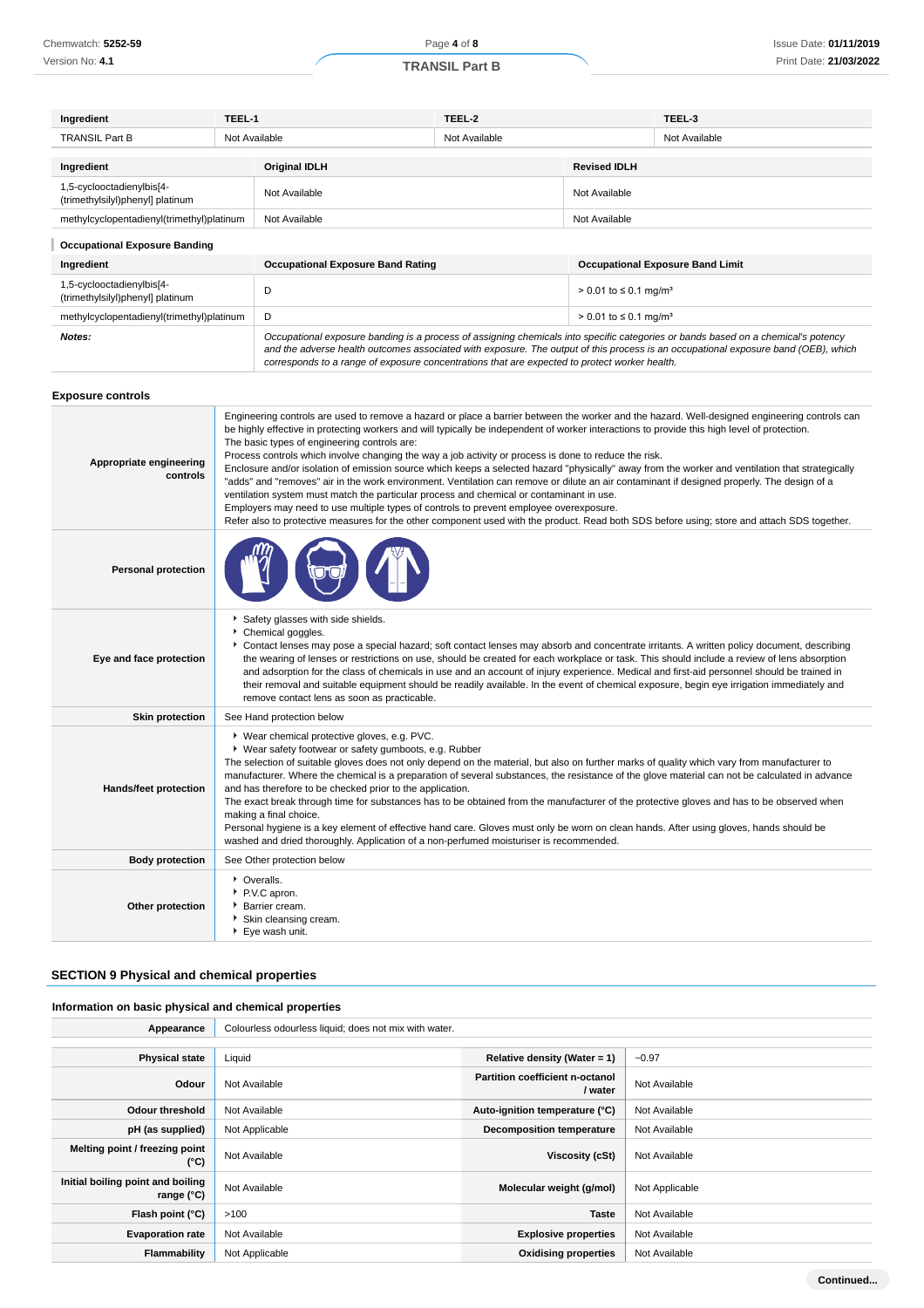| Upper Explosive Limit (%)  | Not Available | Surface Tension (dyn/cm or<br>mN/m   | Not Available  |
|----------------------------|---------------|--------------------------------------|----------------|
| Lower Explosive Limit (%)  | Not Available | <b>Volatile Component (%vol)</b>     | Not Available  |
| Vapour pressure (kPa)      | Not Available | Gas group                            | Not Available  |
| Solubility in water        | Immiscible    | pH as a solution (Not<br>Available%) | Not Applicable |
| Vapour density $(Air = 1)$ | ->1           | VOC g/L                              | Not Available  |

#### **SECTION 10 Stability and reactivity**

| Chemwatch: 5252-59                                                                                                                                                                                                                                                                                                                                                                                                                                                                                                                                                                                                                                                                                                                                                                                                                                                                                                                                                                                                                                                                                                                                                                                     |                               |                                                                                                                                                                                                                                                                                                 | Page 5 of 8                                                                                                                                                                                                                                                                               |                                                                                                               | Issue Date: 01/11/201                                                                                                                           |  |
|--------------------------------------------------------------------------------------------------------------------------------------------------------------------------------------------------------------------------------------------------------------------------------------------------------------------------------------------------------------------------------------------------------------------------------------------------------------------------------------------------------------------------------------------------------------------------------------------------------------------------------------------------------------------------------------------------------------------------------------------------------------------------------------------------------------------------------------------------------------------------------------------------------------------------------------------------------------------------------------------------------------------------------------------------------------------------------------------------------------------------------------------------------------------------------------------------------|-------------------------------|-------------------------------------------------------------------------------------------------------------------------------------------------------------------------------------------------------------------------------------------------------------------------------------------------|-------------------------------------------------------------------------------------------------------------------------------------------------------------------------------------------------------------------------------------------------------------------------------------------|---------------------------------------------------------------------------------------------------------------|-------------------------------------------------------------------------------------------------------------------------------------------------|--|
| Version No: 4.1                                                                                                                                                                                                                                                                                                                                                                                                                                                                                                                                                                                                                                                                                                                                                                                                                                                                                                                                                                                                                                                                                                                                                                                        |                               | <b>TRANSIL Part B</b>                                                                                                                                                                                                                                                                           |                                                                                                                                                                                                                                                                                           | Print Date: 21/03/202                                                                                         |                                                                                                                                                 |  |
|                                                                                                                                                                                                                                                                                                                                                                                                                                                                                                                                                                                                                                                                                                                                                                                                                                                                                                                                                                                                                                                                                                                                                                                                        |                               |                                                                                                                                                                                                                                                                                                 |                                                                                                                                                                                                                                                                                           |                                                                                                               |                                                                                                                                                 |  |
|                                                                                                                                                                                                                                                                                                                                                                                                                                                                                                                                                                                                                                                                                                                                                                                                                                                                                                                                                                                                                                                                                                                                                                                                        |                               |                                                                                                                                                                                                                                                                                                 |                                                                                                                                                                                                                                                                                           |                                                                                                               |                                                                                                                                                 |  |
| Upper Explosive Limit (%)                                                                                                                                                                                                                                                                                                                                                                                                                                                                                                                                                                                                                                                                                                                                                                                                                                                                                                                                                                                                                                                                                                                                                                              | Not Available                 |                                                                                                                                                                                                                                                                                                 |                                                                                                                                                                                                                                                                                           | Surface Tension (dyn/cm or<br>$mN/m$ )                                                                        | Not Available                                                                                                                                   |  |
| Lower Explosive Limit (%)                                                                                                                                                                                                                                                                                                                                                                                                                                                                                                                                                                                                                                                                                                                                                                                                                                                                                                                                                                                                                                                                                                                                                                              | Not Available                 |                                                                                                                                                                                                                                                                                                 |                                                                                                                                                                                                                                                                                           | <b>Volatile Component (%vol)</b>                                                                              | Not Available                                                                                                                                   |  |
| Vapour pressure (kPa)                                                                                                                                                                                                                                                                                                                                                                                                                                                                                                                                                                                                                                                                                                                                                                                                                                                                                                                                                                                                                                                                                                                                                                                  | Not Available                 |                                                                                                                                                                                                                                                                                                 |                                                                                                                                                                                                                                                                                           | Gas group                                                                                                     | Not Available                                                                                                                                   |  |
| Solubility in water                                                                                                                                                                                                                                                                                                                                                                                                                                                                                                                                                                                                                                                                                                                                                                                                                                                                                                                                                                                                                                                                                                                                                                                    | Immiscible                    |                                                                                                                                                                                                                                                                                                 |                                                                                                                                                                                                                                                                                           | pH as a solution (Not<br>Available%)                                                                          | Not Applicable                                                                                                                                  |  |
| Vapour density $(Air = 1)$                                                                                                                                                                                                                                                                                                                                                                                                                                                                                                                                                                                                                                                                                                                                                                                                                                                                                                                                                                                                                                                                                                                                                                             | >1                            | VOC g/L<br>Not Available                                                                                                                                                                                                                                                                        |                                                                                                                                                                                                                                                                                           |                                                                                                               |                                                                                                                                                 |  |
|                                                                                                                                                                                                                                                                                                                                                                                                                                                                                                                                                                                                                                                                                                                                                                                                                                                                                                                                                                                                                                                                                                                                                                                                        |                               |                                                                                                                                                                                                                                                                                                 |                                                                                                                                                                                                                                                                                           |                                                                                                               |                                                                                                                                                 |  |
| <b>SECTION 10 Stability and reactivity</b>                                                                                                                                                                                                                                                                                                                                                                                                                                                                                                                                                                                                                                                                                                                                                                                                                                                                                                                                                                                                                                                                                                                                                             |                               |                                                                                                                                                                                                                                                                                                 |                                                                                                                                                                                                                                                                                           |                                                                                                               |                                                                                                                                                 |  |
| <b>Reactivity</b>                                                                                                                                                                                                                                                                                                                                                                                                                                                                                                                                                                                                                                                                                                                                                                                                                                                                                                                                                                                                                                                                                                                                                                                      | See section 7                 |                                                                                                                                                                                                                                                                                                 |                                                                                                                                                                                                                                                                                           |                                                                                                               |                                                                                                                                                 |  |
| <b>Chemical stability</b>                                                                                                                                                                                                                                                                                                                                                                                                                                                                                                                                                                                                                                                                                                                                                                                                                                                                                                                                                                                                                                                                                                                                                                              | Product is considered stable. |                                                                                                                                                                                                                                                                                                 | Silicone fluids are stable under normal storage conditions.<br>Hazardous polymerisation will not occur.<br>At temperatures > 150 C, silicones can slowly react with the oxygen in air.<br>Unstable in the presence of incompatible materials.<br>Hazardous polymerisation will not occur. | ▶ When heated > 300 C, silicones can slowly depolymerise to volatile siloxanes whether or not air is present. |                                                                                                                                                 |  |
| Possibility of hazardous<br>reactions                                                                                                                                                                                                                                                                                                                                                                                                                                                                                                                                                                                                                                                                                                                                                                                                                                                                                                                                                                                                                                                                                                                                                                  | See section 7                 |                                                                                                                                                                                                                                                                                                 |                                                                                                                                                                                                                                                                                           |                                                                                                               |                                                                                                                                                 |  |
| <b>Conditions to avoid</b>                                                                                                                                                                                                                                                                                                                                                                                                                                                                                                                                                                                                                                                                                                                                                                                                                                                                                                                                                                                                                                                                                                                                                                             | See section 7                 |                                                                                                                                                                                                                                                                                                 |                                                                                                                                                                                                                                                                                           |                                                                                                               |                                                                                                                                                 |  |
| Incompatible materials                                                                                                                                                                                                                                                                                                                                                                                                                                                                                                                                                                                                                                                                                                                                                                                                                                                                                                                                                                                                                                                                                                                                                                                 | See section 7                 |                                                                                                                                                                                                                                                                                                 |                                                                                                                                                                                                                                                                                           |                                                                                                               |                                                                                                                                                 |  |
| <b>Hazardous decomposition</b>                                                                                                                                                                                                                                                                                                                                                                                                                                                                                                                                                                                                                                                                                                                                                                                                                                                                                                                                                                                                                                                                                                                                                                         | See section 5                 |                                                                                                                                                                                                                                                                                                 |                                                                                                                                                                                                                                                                                           |                                                                                                               |                                                                                                                                                 |  |
| products                                                                                                                                                                                                                                                                                                                                                                                                                                                                                                                                                                                                                                                                                                                                                                                                                                                                                                                                                                                                                                                                                                                                                                                               |                               |                                                                                                                                                                                                                                                                                                 |                                                                                                                                                                                                                                                                                           |                                                                                                               |                                                                                                                                                 |  |
| <b>SECTION 11 Toxicological information</b>                                                                                                                                                                                                                                                                                                                                                                                                                                                                                                                                                                                                                                                                                                                                                                                                                                                                                                                                                                                                                                                                                                                                                            |                               |                                                                                                                                                                                                                                                                                                 |                                                                                                                                                                                                                                                                                           |                                                                                                               |                                                                                                                                                 |  |
|                                                                                                                                                                                                                                                                                                                                                                                                                                                                                                                                                                                                                                                                                                                                                                                                                                                                                                                                                                                                                                                                                                                                                                                                        |                               |                                                                                                                                                                                                                                                                                                 |                                                                                                                                                                                                                                                                                           |                                                                                                               |                                                                                                                                                 |  |
| Information on toxicological effects<br>Inhaled                                                                                                                                                                                                                                                                                                                                                                                                                                                                                                                                                                                                                                                                                                                                                                                                                                                                                                                                                                                                                                                                                                                                                        |                               |                                                                                                                                                                                                                                                                                                 | Not normally a hazard due to non-volatile nature of product                                                                                                                                                                                                                               |                                                                                                               |                                                                                                                                                 |  |
|                                                                                                                                                                                                                                                                                                                                                                                                                                                                                                                                                                                                                                                                                                                                                                                                                                                                                                                                                                                                                                                                                                                                                                                                        |                               |                                                                                                                                                                                                                                                                                                 |                                                                                                                                                                                                                                                                                           |                                                                                                               | The material has NOT been classified by EC Directives or other classification systems as "harmful by ingestion". This is because of the lack of |  |
| Ingestion                                                                                                                                                                                                                                                                                                                                                                                                                                                                                                                                                                                                                                                                                                                                                                                                                                                                                                                                                                                                                                                                                                                                                                                              |                               | corroborating animal or human evidence.                                                                                                                                                                                                                                                         |                                                                                                                                                                                                                                                                                           |                                                                                                               |                                                                                                                                                 |  |
| <b>Skin Contact</b>                                                                                                                                                                                                                                                                                                                                                                                                                                                                                                                                                                                                                                                                                                                                                                                                                                                                                                                                                                                                                                                                                                                                                                                    | setting.                      | The material is not thought to produce adverse health effects or skin irritation following contact (as classified by EC Directives using animal<br>models). Nevertheless, good hygiene practice requires that exposure be kept to a minimum and that suitable gloves be used in an occupational |                                                                                                                                                                                                                                                                                           |                                                                                                               |                                                                                                                                                 |  |
| Eye                                                                                                                                                                                                                                                                                                                                                                                                                                                                                                                                                                                                                                                                                                                                                                                                                                                                                                                                                                                                                                                                                                                                                                                                    |                               | Although the liquid is not thought to be an irritant (as classified by EC Directives), direct contact with the eye may produce transient discomfort<br>characterised by tearing or conjunctival redness (as with windburn).                                                                     |                                                                                                                                                                                                                                                                                           |                                                                                                               |                                                                                                                                                 |  |
| Chronic                                                                                                                                                                                                                                                                                                                                                                                                                                                                                                                                                                                                                                                                                                                                                                                                                                                                                                                                                                                                                                                                                                                                                                                                |                               |                                                                                                                                                                                                                                                                                                 |                                                                                                                                                                                                                                                                                           |                                                                                                               | There is limited evidence that, skin contact with this product is more likely to cause a sensitisation reaction in some persons compared to the |  |
|                                                                                                                                                                                                                                                                                                                                                                                                                                                                                                                                                                                                                                                                                                                                                                                                                                                                                                                                                                                                                                                                                                                                                                                                        | general population.           |                                                                                                                                                                                                                                                                                                 |                                                                                                                                                                                                                                                                                           |                                                                                                               |                                                                                                                                                 |  |
|                                                                                                                                                                                                                                                                                                                                                                                                                                                                                                                                                                                                                                                                                                                                                                                                                                                                                                                                                                                                                                                                                                                                                                                                        |                               | <b>TOXICITY</b>                                                                                                                                                                                                                                                                                 |                                                                                                                                                                                                                                                                                           | <b>IRRITATION</b>                                                                                             |                                                                                                                                                 |  |
|                                                                                                                                                                                                                                                                                                                                                                                                                                                                                                                                                                                                                                                                                                                                                                                                                                                                                                                                                                                                                                                                                                                                                                                                        | <b>TRANSIL Part B</b>         |                                                                                                                                                                                                                                                                                                 | Oral (Rat) LD50: >5000 mg/kg <sup>[2]</sup><br>Not Available                                                                                                                                                                                                                              |                                                                                                               |                                                                                                                                                 |  |
|                                                                                                                                                                                                                                                                                                                                                                                                                                                                                                                                                                                                                                                                                                                                                                                                                                                                                                                                                                                                                                                                                                                                                                                                        |                               |                                                                                                                                                                                                                                                                                                 |                                                                                                                                                                                                                                                                                           |                                                                                                               |                                                                                                                                                 |  |
| 1,5-cyclooctadienylbis[4-                                                                                                                                                                                                                                                                                                                                                                                                                                                                                                                                                                                                                                                                                                                                                                                                                                                                                                                                                                                                                                                                                                                                                                              |                               | <b>TOXICITY</b>                                                                                                                                                                                                                                                                                 | <b>IRRITATION</b>                                                                                                                                                                                                                                                                         |                                                                                                               |                                                                                                                                                 |  |
| (trimethylsilyl)phenyl] platinum                                                                                                                                                                                                                                                                                                                                                                                                                                                                                                                                                                                                                                                                                                                                                                                                                                                                                                                                                                                                                                                                                                                                                                       |                               | Not Available                                                                                                                                                                                                                                                                                   |                                                                                                                                                                                                                                                                                           | Not Available                                                                                                 |                                                                                                                                                 |  |
|                                                                                                                                                                                                                                                                                                                                                                                                                                                                                                                                                                                                                                                                                                                                                                                                                                                                                                                                                                                                                                                                                                                                                                                                        |                               | <b>TOXICITY</b>                                                                                                                                                                                                                                                                                 |                                                                                                                                                                                                                                                                                           | <b>IRRITATION</b>                                                                                             |                                                                                                                                                 |  |
| methylcyclopentadienyl(trimethyl)platinum                                                                                                                                                                                                                                                                                                                                                                                                                                                                                                                                                                                                                                                                                                                                                                                                                                                                                                                                                                                                                                                                                                                                                              |                               | Not Available                                                                                                                                                                                                                                                                                   |                                                                                                                                                                                                                                                                                           | Not Available                                                                                                 |                                                                                                                                                 |  |
| Legend:                                                                                                                                                                                                                                                                                                                                                                                                                                                                                                                                                                                                                                                                                                                                                                                                                                                                                                                                                                                                                                                                                                                                                                                                |                               |                                                                                                                                                                                                                                                                                                 |                                                                                                                                                                                                                                                                                           | specified data extracted from RTECS - Register of Toxic Effect of chemical Substances                         | 1. Value obtained from Europe ECHA Registered Substances - Acute toxicity 2.* Value obtained from manufacturer's SDS. Unless otherwise          |  |
|                                                                                                                                                                                                                                                                                                                                                                                                                                                                                                                                                                                                                                                                                                                                                                                                                                                                                                                                                                                                                                                                                                                                                                                                        |                               |                                                                                                                                                                                                                                                                                                 |                                                                                                                                                                                                                                                                                           |                                                                                                               |                                                                                                                                                 |  |
| The following information refers to contact allergens as a group and may not be specific to this product.<br>Contact allergies quickly manifest themselves as contact eczema, more rarely as urticaria or Quincke's oedema. The<br>pathogenesis of contact eczema involves a cell-mediated (T lymphocytes) immune reaction of the delayed type. Other<br>allergic skin reactions, e.g. contact urticaria, involve antibody-mediated immune reactions. The significance of the<br>1,5-CYCLOOCTADIENYLBIS[4-<br>contact allergen is not simply determined by its sensitisation potential: the distribution of the substance and the<br>(TRIMETHYLSILYL)PHENYL] PLATINUM &<br>opportunities for contact with it are equally important. A weakly sensitising substance which is widely distributed can be<br>METHYLCYCLOPENTADIENYL(TRIMETHYL)PLATINUM<br>a more important allergen than one with stronger sensitising potential with which few individuals come into contact.<br>From a clinical point of view, substances are noteworthy if they produce an allergic test reaction in more than 1% of the<br>persons tested.<br>No significant acute toxicological data identified in literature search. |                               |                                                                                                                                                                                                                                                                                                 |                                                                                                                                                                                                                                                                                           |                                                                                                               |                                                                                                                                                 |  |
| ×<br><b>Acute Toxicity</b><br>Carcinogenicity                                                                                                                                                                                                                                                                                                                                                                                                                                                                                                                                                                                                                                                                                                                                                                                                                                                                                                                                                                                                                                                                                                                                                          |                               |                                                                                                                                                                                                                                                                                                 | ×                                                                                                                                                                                                                                                                                         |                                                                                                               |                                                                                                                                                 |  |
| <b>Skin Irritation/Corrosion</b>                                                                                                                                                                                                                                                                                                                                                                                                                                                                                                                                                                                                                                                                                                                                                                                                                                                                                                                                                                                                                                                                                                                                                                       | ×                             |                                                                                                                                                                                                                                                                                                 |                                                                                                                                                                                                                                                                                           | <b>Reproductivity</b>                                                                                         | ×                                                                                                                                               |  |
| <b>Serious Eye Damage/Irritation</b>                                                                                                                                                                                                                                                                                                                                                                                                                                                                                                                                                                                                                                                                                                                                                                                                                                                                                                                                                                                                                                                                                                                                                                   | ×                             |                                                                                                                                                                                                                                                                                                 |                                                                                                                                                                                                                                                                                           | <b>STOT - Single Exposure</b>                                                                                 | ×                                                                                                                                               |  |
| <b>Respiratory or Skin</b><br>sensitisation                                                                                                                                                                                                                                                                                                                                                                                                                                                                                                                                                                                                                                                                                                                                                                                                                                                                                                                                                                                                                                                                                                                                                            | ×                             |                                                                                                                                                                                                                                                                                                 |                                                                                                                                                                                                                                                                                           | <b>STOT - Repeated Exposure</b>                                                                               | x                                                                                                                                               |  |
| <b>Mutagenicity</b>                                                                                                                                                                                                                                                                                                                                                                                                                                                                                                                                                                                                                                                                                                                                                                                                                                                                                                                                                                                                                                                                                                                                                                                    |                               |                                                                                                                                                                                                                                                                                                 | <b>Aspiration Hazard</b>                                                                                                                                                                                                                                                                  | ×                                                                                                             |                                                                                                                                                 |  |

# **SECTION 11 Toxicological information**

# **Information on toxicological effects**

| <b>Inhaled</b>      | Not normally a hazard due to non-volatile nature of product                                                                                                                                                                                                                                                 |
|---------------------|-------------------------------------------------------------------------------------------------------------------------------------------------------------------------------------------------------------------------------------------------------------------------------------------------------------|
| Ingestion           | The material has NOT been classified by EC Directives or other classification systems as "harmful by ingestion". This is because of the lack of<br>corroborating animal or human evidence.                                                                                                                  |
| <b>Skin Contact</b> | The material is not thought to produce adverse health effects or skin irritation following contact (as classified by EC Directives using animal<br>models). Nevertheless, good hygiene practice requires that exposure be kept to a minimum and that suitable gloves be used in an occupational<br>setting. |
| Eye                 | Although the liquid is not thought to be an irritant (as classified by EC Directives), direct contact with the eye may produce transient discomfort<br>characterised by tearing or conjunctival redness (as with windburn).                                                                                 |
| <b>Chronic</b>      | There is limited evidence that, skin contact with this product is more likely to cause a sensitisation reaction in some persons compared to the<br>general population.                                                                                                                                      |

| <b>TRANSIL Part B</b>                                         | <b>TOXICITY</b><br>Oral (Rat) LD50: >5000 mg/kg <sup>[2]</sup>                                                                     | <b>IRRITATION</b><br>Not Available |  |  |
|---------------------------------------------------------------|------------------------------------------------------------------------------------------------------------------------------------|------------------------------------|--|--|
| 1,5-cyclooctadienylbis[4-<br>(trimethylsilyl)phenyl] platinum | <b>TOXICITY</b><br>Not Available                                                                                                   | <b>IRRITATION</b><br>Not Available |  |  |
| methylcyclopentadienyl(trimethyl)platinum                     | <b>TOXICITY</b><br>Not Available                                                                                                   | <b>IRRITATION</b><br>Not Available |  |  |
| ' ogond'                                                      | Value obtained from Europe ECHA Peqistered Substances - Acute toxicity 2 * Value obtained from manufacturer's SDS Haless otherwise |                                    |  |  |

| <b>Acute Toxicity</b>                       | × | Carcinogenicity                 | $\boldsymbol{\mathsf{x}}$ |
|---------------------------------------------|---|---------------------------------|---------------------------|
| <b>Skin Irritation/Corrosion</b>            | × | Reproductivity                  | $\boldsymbol{\mathsf{x}}$ |
| <b>Serious Eye Damage/Irritation</b>        | × | <b>STOT - Single Exposure</b>   | $\boldsymbol{\times}$     |
| <b>Respiratory or Skin</b><br>sensitisation | × | <b>STOT - Repeated Exposure</b> | $\boldsymbol{\mathsf{x}}$ |
| <b>Mutagenicity</b>                         | × | <b>Aspiration Hazard</b>        | $\boldsymbol{\mathsf{x}}$ |
|                                             |   |                                 |                           |

Legend:  $\blacktriangleright$  - Data either not available or does not fill the criteria for classification

 $\blacktriangleright$  – Data available to make classification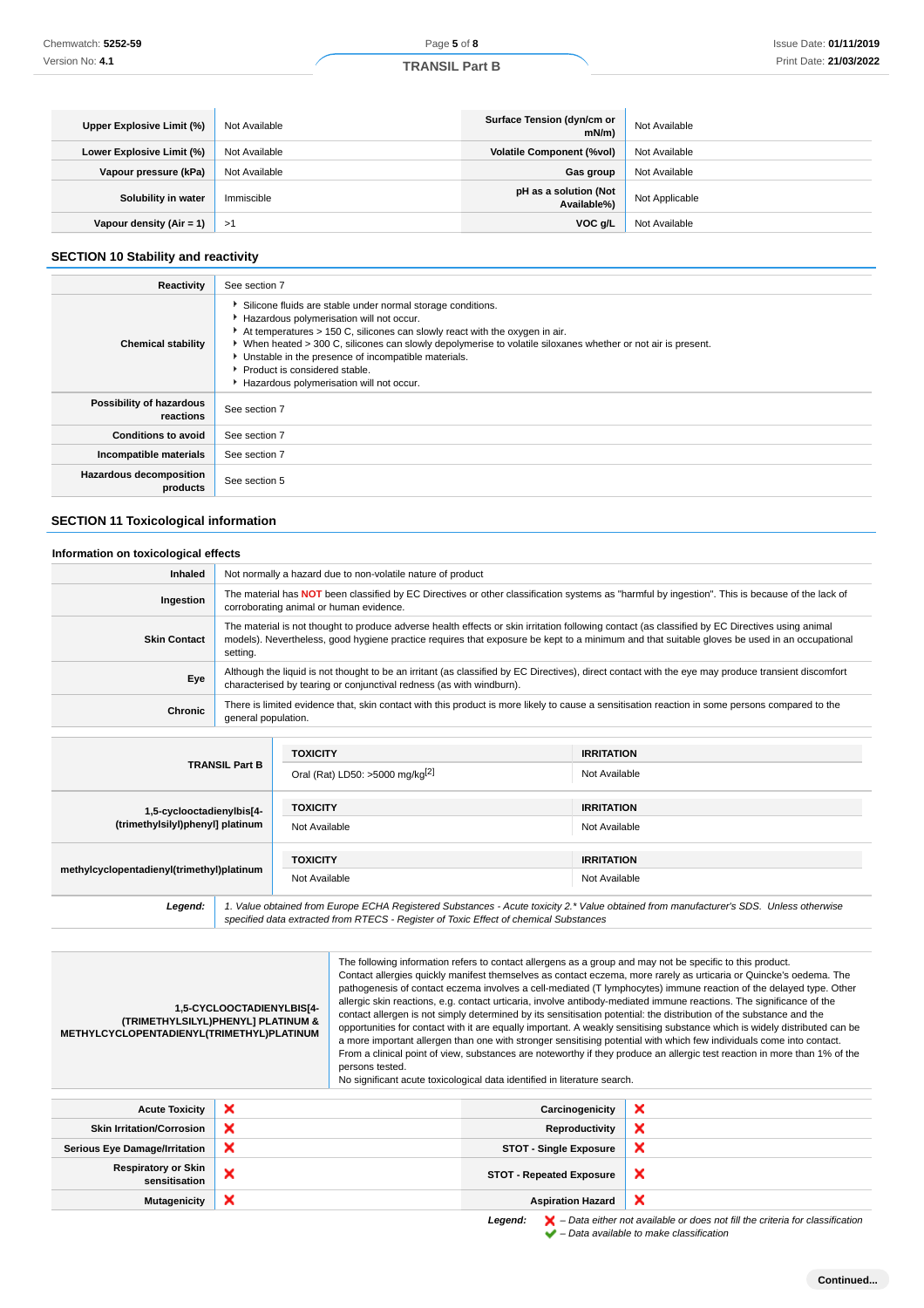# **SECTION 12 Ecological information**

| <b>Toxicity</b>                                               |                                                                                                                                                                                                                                                                                                                                |                  |                           |                |                  |                  |
|---------------------------------------------------------------|--------------------------------------------------------------------------------------------------------------------------------------------------------------------------------------------------------------------------------------------------------------------------------------------------------------------------------|------------------|---------------------------|----------------|------------------|------------------|
| <b>TRANSIL Part B</b>                                         |                                                                                                                                                                                                                                                                                                                                | Endpoint         | <b>Test Duration (hr)</b> | <b>Species</b> | Value            | <b>Source</b>    |
|                                                               |                                                                                                                                                                                                                                                                                                                                | Not<br>Available | Not Available             | Not Available  | Not<br>Available | Not<br>Available |
|                                                               |                                                                                                                                                                                                                                                                                                                                | Endpoint         | <b>Test Duration (hr)</b> | <b>Species</b> | Value            | <b>Source</b>    |
| 1,5-cyclooctadienylbis[4-<br>(trimethylsilyl)phenyl] platinum |                                                                                                                                                                                                                                                                                                                                | Not<br>Available | Not Available             | Not Available  | Not<br>Available | Not<br>Available |
|                                                               |                                                                                                                                                                                                                                                                                                                                | Endpoint         | <b>Test Duration (hr)</b> | <b>Species</b> | Value            | <b>Source</b>    |
| methylcyclopentadienyl(trimethyl)platinum                     |                                                                                                                                                                                                                                                                                                                                | Not<br>Available | Not Available             | Not Available  | Not<br>Available | Not<br>Available |
| Legend:                                                       | Extracted from 1. IUCLID Toxicity Data 2. Europe ECHA Registered Substances - Ecotoxicological Information - Aquatic Toxicity 4. US EPA,<br>Ecotox database - Aquatic Toxicity Data 5. ECETOC Aquatic Hazard Assessment Data 6. NITE (Japan) - Bioconcentration Data 7. METI (Japan)<br>- Bioconcentration Data 8. Vendor Data |                  |                           |                |                  |                  |

For Siloxanes:

Environmental Fate: Siloxanes are used in cosmetics, wax, polishes, and to a minor extent in several other applications.

Atmospheric Fate: In the presence of nitrate ions, short chain siloxanes are broken down by sunlight to the level of silicate within days. The main source atmospheric siloxane release to the air is via evaporation.

Aquatic Fate: It is well accepted that polydimethylsiloxane fluids become permanent residents of sediment but should not have adverse environmental effects. Silicone fluids are very surface active on surface waters. These substances tend to move into the aquatic compartment attached to textiles, sewage sludge, hair, algae, sediment, etc. Non-evaporating silicone fluids used in cosmetics, wax, polishes, cleaning products and those used in textile applications, (softeners), will, to a large extent, end up in wastewater and be directed to wastewater treatment plants.

Ecotoxicity: Siloxanes are chemically stable which makes them very persistent in the environment, where they are expected to remain for many years.

**DO NOT** discharge into sewer or waterways

#### **Persistence and degradability**

| Ingredient                       | Persistence: Water/Soil               | Persistence: Air                      |
|----------------------------------|---------------------------------------|---------------------------------------|
|                                  | No Data available for all ingredients | No Data available for all ingredients |
| <b>Bioaccumulative potential</b> |                                       |                                       |
| Ingredient                       | <b>Bioaccumulation</b>                |                                       |
|                                  | No Data available for all ingredients |                                       |
| Mobility in soil                 |                                       |                                       |
| Ingredient                       | <b>Mobility</b>                       |                                       |

# **SECTION 13 Disposal considerations**

| Waste treatment methods             |                                                                                                                                                                                                                                                             |  |
|-------------------------------------|-------------------------------------------------------------------------------------------------------------------------------------------------------------------------------------------------------------------------------------------------------------|--|
| <b>Product / Packaging disposal</b> | Recycle wherever possible or consult manufacturer for recycling options.<br>Consult State Land Waste Authority for disposal.<br>Bury or incinerate residue at an approved site.<br>Recycle containers if possible, or dispose of in an authorised landfill. |  |

#### **SECTION 14 Transport information**

| <b>Labels Required</b>  |                |  |
|-------------------------|----------------|--|
| <b>Marine Pollutant</b> | <b>NO</b>      |  |
| <b>HAZCHEM</b>          | Not Applicable |  |

#### **Land transport (ADG): NOT REGULATED FOR TRANSPORT OF DANGEROUS GOODS**

#### **Air transport (ICAO-IATA / DGR): NOT REGULATED FOR TRANSPORT OF DANGEROUS GOODS**

No Data available for all ingredients

#### **Sea transport (IMDG-Code / GGVSee): NOT REGULATED FOR TRANSPORT OF DANGEROUS GOODS**

**Transport in bulk according to Annex II of MARPOL and the IBC code**

Not Applicable

# **Transport in bulk in accordance with MARPOL Annex V and the IMSBC Code**

| <b>Product name</b>                                           | Group         |
|---------------------------------------------------------------|---------------|
| 1,5-cyclooctadienylbis[4-<br>(trimethylsilyl)phenyl] platinum | Not Available |
| methylcyclopentadienyl(trimethyl)platinum                     | Not Available |

#### **Transport in bulk in accordance with the ICG Code**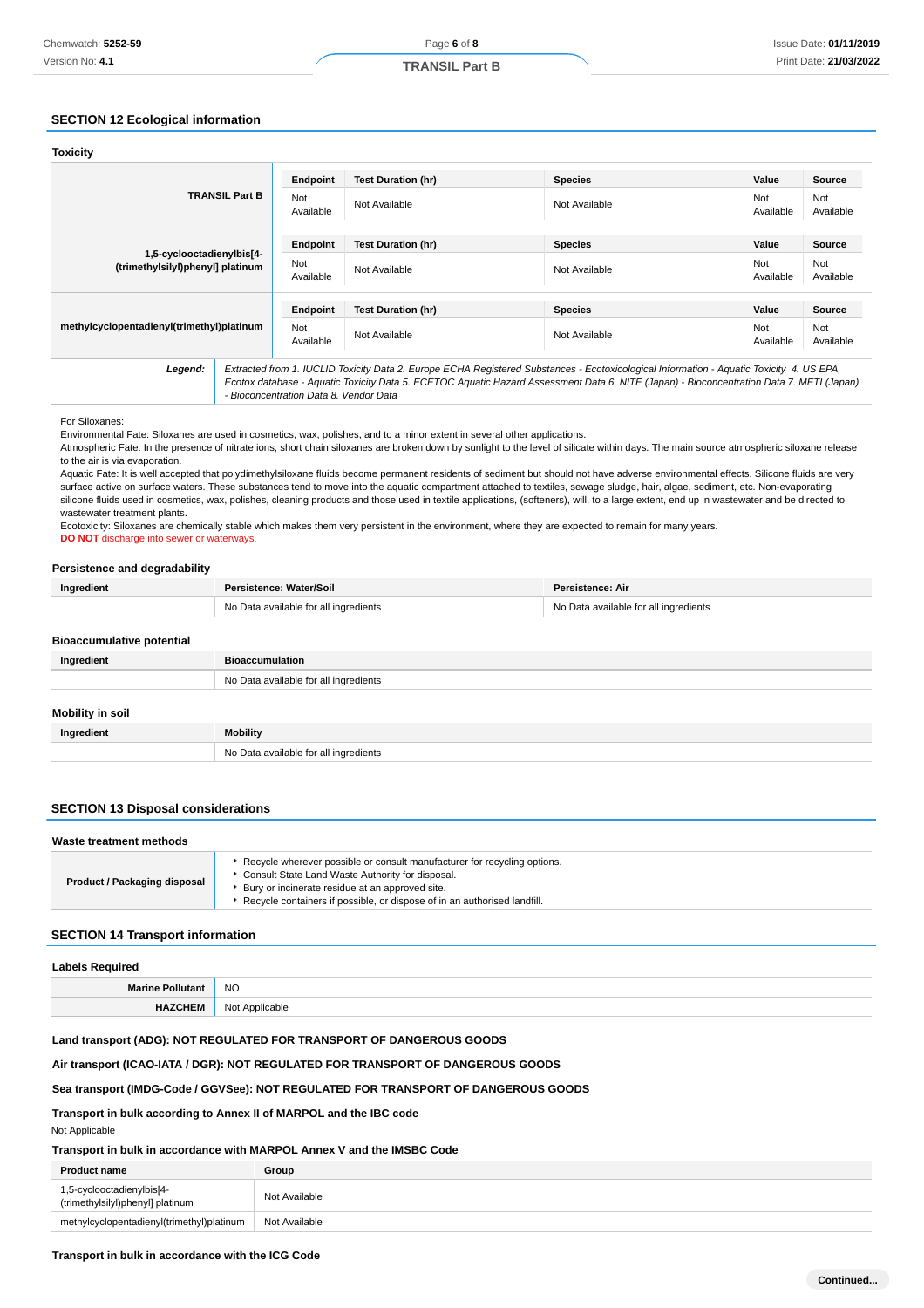| <b>Product name</b>                                           | <b>Ship Type</b> |
|---------------------------------------------------------------|------------------|
| 1,5-cyclooctadienylbis[4-<br>(trimethylsilyl)phenyl] platinum | Not Available    |
| methylcyclopentadienyl(trimethyl)platinum                     | Not Available    |

#### **SECTION 15 Regulatory information**

#### **Safety, health and environmental regulations / legislation specific for the substance or mixture**

**1,5-cyclooctadienylbis[4-(trimethylsilyl)phenyl] platinum is found on the following regulatory lists** Not Applicable

**methylcyclopentadienyl(trimethyl)platinum is found on the following regulatory lists** Not Applicable

#### **National Inventory Status**

| <b>National Inventory</b>                          | <b>Status</b>                                                                                                                                                                                     |  |  |
|----------------------------------------------------|---------------------------------------------------------------------------------------------------------------------------------------------------------------------------------------------------|--|--|
| Australia - AIIC / Australia<br>Non-Industrial Use | No (1,5-cyclooctadienylbis[4-(trimethylsilyl)phenyl] platinum; methylcyclopentadienyl(trimethyl)platinum)                                                                                         |  |  |
| Canada - DSL                                       | No (1,5-cyclooctadienylbis[4-(trimethylsilyl)phenyl] platinum; methylcyclopentadienyl(trimethyl)platinum)                                                                                         |  |  |
| Canada - NDSL                                      | Yes                                                                                                                                                                                               |  |  |
| China - IECSC                                      | No (1,5-cyclooctadienylbis[4-(trimethylsilyl)phenyl] platinum; methylcyclopentadienyl(trimethyl)platinum)                                                                                         |  |  |
| Europe - EINEC / ELINCS / NLP                      | No (1,5-cyclooctadienylbis[4-(trimethylsilyl)phenyl] platinum; methylcyclopentadienyl(trimethyl)platinum)                                                                                         |  |  |
| Japan - ENCS                                       | No (1,5-cyclooctadienylbis[4-(trimethylsilyl)phenyl] platinum; methylcyclopentadienyl(trimethyl)platinum)                                                                                         |  |  |
| Korea - KECI                                       | No (1,5-cyclooctadienylbis[4-(trimethylsilyl)phenyl] platinum; methylcyclopentadienyl(trimethyl)platinum)                                                                                         |  |  |
| New Zealand - NZIoC                                | No (1,5-cyclooctadienylbis[4-(trimethylsilyl)phenyl] platinum; methylcyclopentadienyl(trimethyl)platinum)                                                                                         |  |  |
| Philippines - PICCS                                | No (1,5-cyclooctadienylbis[4-(trimethylsilyl)phenyl] platinum; methylcyclopentadienyl(trimethyl)platinum)                                                                                         |  |  |
| USA - TSCA                                         | Yes                                                                                                                                                                                               |  |  |
| Taiwan - TCSI                                      | Yes                                                                                                                                                                                               |  |  |
| Mexico - INSQ                                      | No (1,5-cyclooctadienylbis[4-(trimethylsilyl)phenyl] platinum; methylcyclopentadienyl(trimethyl)platinum)                                                                                         |  |  |
| Vietnam - NCI                                      | No (1,5-cyclooctadienylbis[4-(trimethylsilyl)phenyl] platinum; methylcyclopentadienyl(trimethyl)platinum)                                                                                         |  |  |
| Russia - FBEPH                                     | No (1,5-cyclooctadienylbis[4-(trimethylsilyl)phenyl] platinum; methylcyclopentadienyl(trimethyl)platinum)                                                                                         |  |  |
| Legend:                                            | Yes = All CAS declared ingredients are on the inventory<br>No = One or more of the CAS listed ingredients are not on the inventory. These ingredients may be exempt or will require registration. |  |  |

#### **SECTION 16 Other information**

| п. | . .<br>.             |
|----|----------------------|
|    | $\sim$<br>$\sqrt{2}$ |

#### **SDS Version Summary**

| Version | Date of Update | <b>Sections Updated</b>                                                        |
|---------|----------------|--------------------------------------------------------------------------------|
| v.      | 10/05/2017     | Ingredients                                                                    |
|         | 01/11/2019     | One-off system update. NOTE: This may or may not change the GHS classification |

#### **Other information**

Classification of the preparation and its individual components has drawn on official and authoritative sources as well as independent review by the Chemwatch Classification committee using available literature references.

The SDS is a Hazard Communication tool and should be used to assist in the Risk Assessment. Many factors determine whether the reported Hazards are Risks in the workplace or other settings. Risks may be determined by reference to Exposures Scenarios. Scale of use, frequency of use and current or available engineering controls must be considered.

#### **Definitions and abbreviations**

- PC-TWA: Permissible Concentration-Time Weighted Average PC-STEL: Permissible Concentration-Short Term Exposure Limit IARC: International Agency for Research on Cancer ACGIH: American Conference of Governmental Industrial Hygienists STEL: Short Term Exposure Limit TEEL: Temporary Emergency Exposure Limit。 IDLH: Immediately Dangerous to Life or Health Concentrations ES: Exposure Standard OSF: Odour Safety Factor NOAEL :No Observed Adverse Effect Level LOAEL: Lowest Observed Adverse Effect Level TLV: Threshold Limit Value LOD: Limit Of Detection OTV: Odour Threshold Value BCF: BioConcentration Factors BEI: Biological Exposure Index AIIC: Australian Inventory of Industrial Chemicals DSL: Domestic Substances List
- NDSL: Non-Domestic Substances List